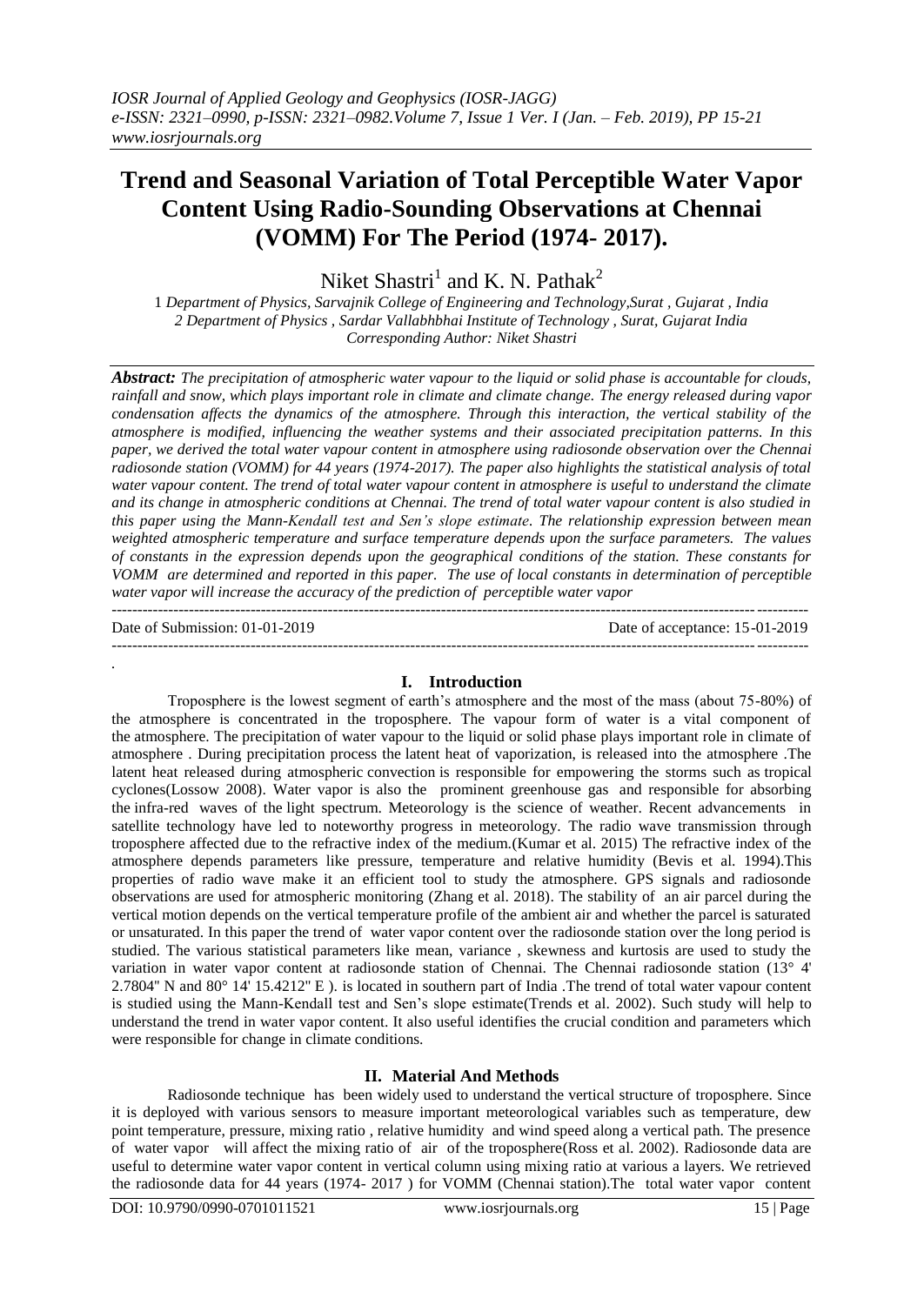specified at any two vertical levels are represented in terms of height to which that water will stand if it is completely condensed. The total water vapor content (TWVC) between any arbitrary two heights is given by following equation (Nilsson and Elgered 2008).

$$
TWVC = \frac{1}{\rho_w g} \int_{P_i}^{P_f} r(p) dp \tag{1}
$$

 $\rho_w$  is the density of water which is 1000 [kg/m<sup>3</sup>], r(p) is the mixing ratio at pressure p, p<sub>i</sub> and p<sub>f</sub> are pressure of initial and final layers. g is the gravitational acceleration 9.8  $[m/s<sup>2</sup>].$  The integration over the total path of radiosonde data will provide the total water vapor content. For each sounding the total water vapor content is determined by integration over the whole vertical path of the sounding. The total water vapor content data were filtered and non-available data points were removed from data set. Then the data set was processed by statistical software STATA /SE . The objective the processing to determine mean, variance , skewness and kurtosis for the total water vapor content.

The Mann-Kendall test and Sen's method is used to determine the trend of total water vapor content and its slope. The Mann-Kendall test is applicable in cases when the data values  $x_i$  of a time series can be assumed to obey the model given in the equation 2. (Nury et al. 2017)

$$
y_i = f(t_i) + \varepsilon_i \tag{2}
$$

where  $f(t_i)$  is a continuous monotonic increasing or decreasing function of time and the residuals  $\varepsilon_i$  can be assumed to be from the same distribution with zero mean. It is therefore assumed that the variance of the distribution is constant in time. We want to test the null hypothesis of no trend, Ho, i.e. the observations  $x_i$  are randomly ordered in time, against the alternative hypothesis,  $H_1$ , where there is an increasing or decreasing monotonic trend. In the computation of this statistical test exploits both the so called S statistics given in Gilbert (1987) and the normal approximation (Z statistics). For time series with less than 10 data points the S test is used, and for time series with 10 or more data points the normal approximation is used.

The Mann-Kendall test statistic *S* is calculated using the formula

$$
S = \sum_{k=1}^{n-1} \sum_{j=k+1}^{n} sgn(y_j - y_k)
$$
 (3)

where  $y_i$  *and yare the annual values in years j and*  $k$ *, j >k*, respectively.

$$
sgn(y_j - y_k) = \begin{cases} 1 & \text{if } y_j - y_k > 0 \\ 0 & \text{if } y_j - y_k = 0 \\ -1 & \text{if } y_j - y_k < 0 \end{cases}
$$

The variations of S and Z are computed using equation 4.

$$
VAR [S] = \frac{1}{18} [(n (n-1)(2n+5) - \sum_{p=1}^{q} t_p (t_p - 1)(2t_p + 5)]
$$
(4)  

$$
Z = \begin{cases} \frac{S-1}{\sqrt{VAR [S]}} & \text{if } S > 0\\ 0 & \text{if } S = 0\\ \frac{S+1}{\sqrt{VAR [S]}} & \text{if } S < 0 \end{cases}
$$

To estimate the true slope of an existing trend the Sen's nonparametricmethod is used. The Sen's method can be used in cases where the trend can be assumed tobe linear. This means that  $f(t)$  in equation 2 is equal to

$$
f(t) = Qt + B \tag{5}
$$

where Q is the slope and B is a constant.

The integrated perceptible water vapour (IWV) is defined as: (Bevis et al. 1992)

$$
IWV = \int \rho_v \ dz = k \ (ZWD) \tag{6}
$$

Where  $\rho_v$  is the water vapour density in the atmosphere, ZWD is the zenith wet delay, and the "constant" k is given by:

$$
\frac{1}{k} = 10^{-6} \left( \frac{k_3}{T_m} + k_2 \right) R_v(7)
$$

where  $R_v$  is the specific gas constant for water vapour. Using the mathematical expression for mean weighted temperature of the atmosphere  $T_m$ 

$$
T_m = \frac{\int \frac{P_y}{T} dz}{\int \frac{P_y}{T} dz} \tag{8}
$$

Bevis derived the relation between mean weighted temperature of the atmosphere  $T_m$  and surface temperature  $T_s$  is given by (Bevis et al. 1994)

$$
T_m = 70.2 + 072 T_s \tag{9}
$$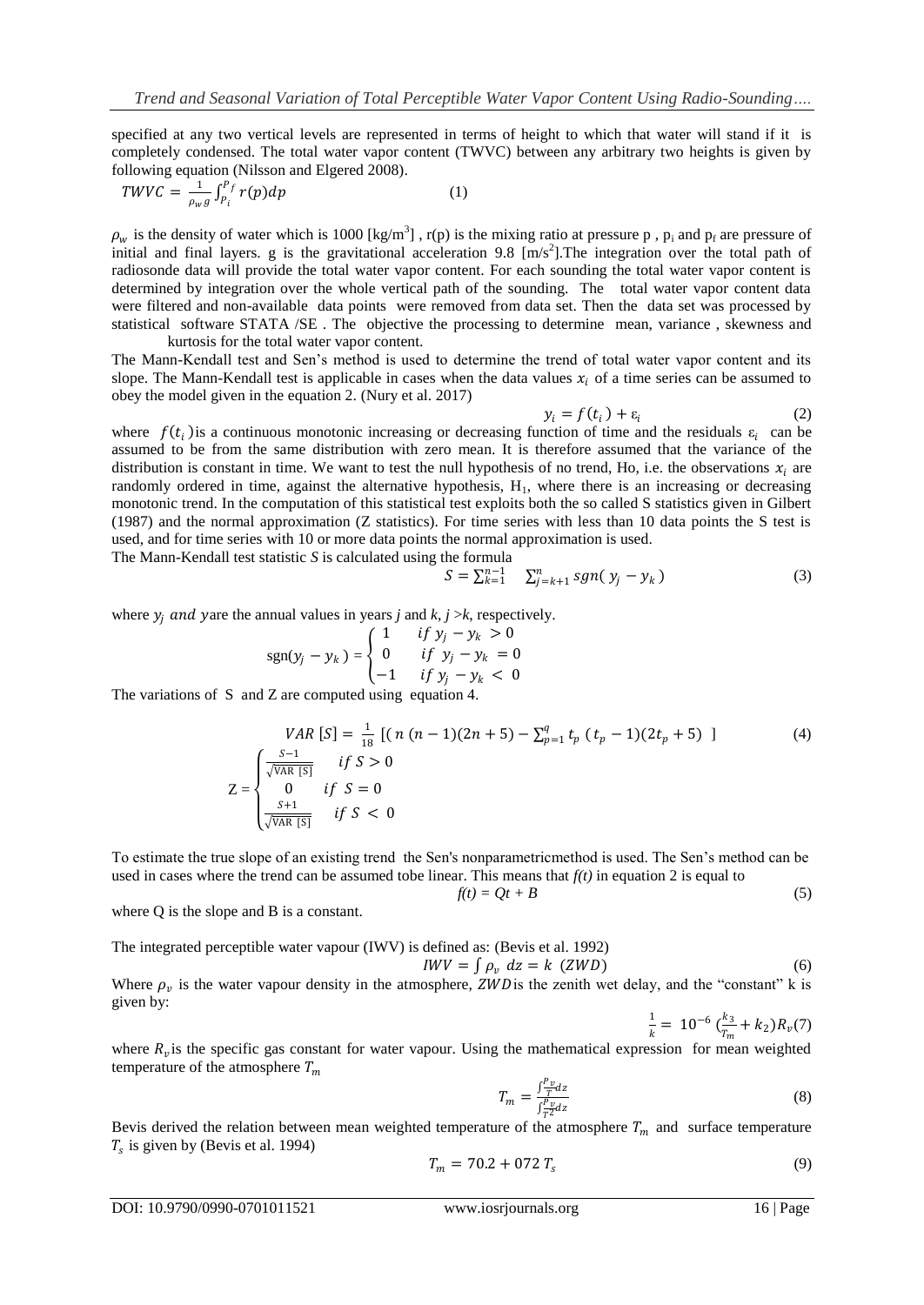The mean weighted temperature of the atmosphere  $T_m$  depends upon surface temperature of station. The relation between mean weighted temperature of the atmosphere  $T_m$  and surface temperature  $T_s$  are determined for selected radiosonde sites of India using linear regression method for the radio sounding observations for upper air. (Yanxiong et al. 2001)

### **III. Result**

Using the everyday sounding of radiosonde data of VOMM station the total water vapor content is derived. The presence of a statistically significant trend is evaluated. The trend is indicated by Z value . The values of Z are determined month wise as well as season wise. The values of Q and B are determined for Sen's slope estimate. Where Q is the slope and B is the constant. The results are shown in table 1. It can be observed from table 1 that Z has positive value which indicates upward trend. Annual trend and seasonal trends are shown in the plots in figure 1, 2, 3 and 4 respectively. Figure 1 shows the trend of annual variation of total water vapour content at VOMM. Figures 2,3 and 4 show the trends of total water vapour content in summer, monsoon and winter at VOMM. Trends also show the mean value around which the total water vapour content varies during a year or a season. The yearly mean is the average value that of the total water vapour content that VOMM receives over the year .The annual mean value of total water vapour content at VOMM is 43 mm. The mean value total water vapour content at VOMM for summer is 36 mm. The mean value The mean value total water vapour content at VOMM for monsoon is 54 mm. The mean value total water vapour content at VOMM for winter is 39mm

To estimate the true slope of an existing trend the Sen's nonparametric method is used. The value of slope Q and constant B is obtained. The results are shown in the table 1.

Using statistical methods variance, skewness and kurtosis of total water vapor content over the VOMM for each year are determined. We plotted the variation of each parameter for 44 years (1974 - 2017) for VOMM (Chennai station).

The results are shown in the figures (5 to 7).It can be observed from figure 5(a) that skewness has positive values for almost all years except year 2015. If skewness is positive, the data are positively skewed or skewed right, meaning that the right tail of the distribution is longer than the left. It can be observed from figure 6(a) that kurtosis have larger values than 3 which means that the distribution of total water vapor content has heavy tails. The figures 5(b) and 6(b) show the occurrence of skewness, kurtosis of TWVC in terms of frequency at VOMM. Figure 7(a) shows the standard deviation of TWVC at VOMM. Figure 8 shows the trend of annual rainfall at VOMM. It also shows the positive trend.

The expression obtained for by regression analysis of radiosonde observations at VOMM are shown in figs 9. It describes the expression for relationship between mean weighted atmospheric temperature and surface temperature of different radiosonde sites in India.

The obtained expression is as described here.

$$
T_m = 99.4 + 0.65 T_s \tag{10}
$$

|               |            |           |             | Mann-Kendall trend |              | Sen's slope estimate |       |
|---------------|------------|-----------|-------------|--------------------|--------------|----------------------|-------|
| Month         | First year | Last Year | $\mathbf n$ | Test Z             | Significance | O                    | B     |
| January       | 1974       | 2017      | 44          | 3.04               | 0.01         | 0.17                 | 24.84 |
| February      | 1974       | 2017      | 44          | 0.54               | > 0.1        | 0.04                 | 26.42 |
| March         | 1974       | 2017      | 44          | 3.42               | 0.00         | 0.22                 | 24.72 |
| April         | 1974       | 2017      | 44          | 3.96               | 0.00         | 0.23                 | 33.19 |
| May           | 1974       | 2017      | 44          | 3.80               | 0.00         | 0.32                 | 38.59 |
| June          | 1974       | 2017      | 44          | 3.04               | 0.01         | 0.21                 | 48.63 |
| July          | 1974       | 2017      | 44          | 3.47               | 0.00         | 0.20                 | 49.20 |
| August        | 1974       | 2017      | 44          | 3.25               | 0.01         | 0.22                 | 49.26 |
| September     | 1974       | 2017      | 44          | 3.01               | 0.01         | 0.21                 | 47.08 |
| October       | 1974       | 2017      | 44          | 2.57               | 0.05         | 0.14                 | 46.97 |
| November      | 1974       | 2017      | 44          | 1.41               | >0.1         | 0.11                 | 41.08 |
| December      | 1974       | 2017      | 44          | 1.63               | >0.1         | 0.09                 | 31.92 |
| <b>ANNUAL</b> | 1974       | 2017      | 44          | 4.82               | 0.00         | 0.18                 | 38.97 |
| summer        | 1974       | 2017      | 44          | 4.54               | 0.00         | 0.25                 | 32.69 |
| Monsoon       | 1974       | 2017      | 44          | 3.69               | 0.00         | 0.22                 | 48.40 |
| Winter        | 1974       | 2017      | 44          | 3.36               | 0.00         | 0.13                 | 34.33 |

**Table 1** : Value of Z, Q and B in Mann-Kendall trend & Sen's slope estimate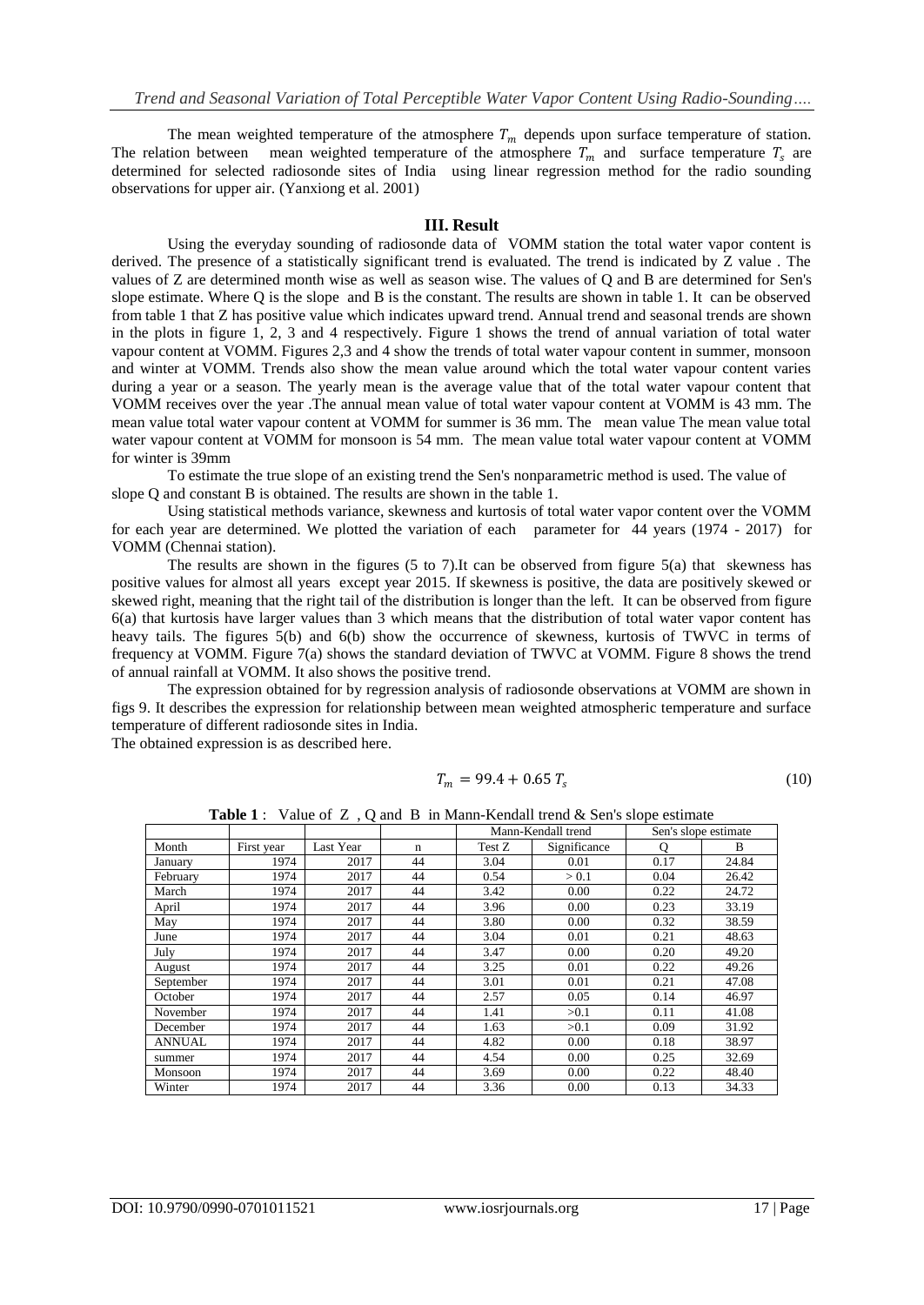

**Figure 1** : trend of the annual water vapor content at VOMM



**Figure 2:** trend of the total water vapor content during summer at VOMM



**Figure3:** trend of the total water vapor content during monsoon at VOMM



**Figure4:** trend of the total water vapor content during winter at VOMM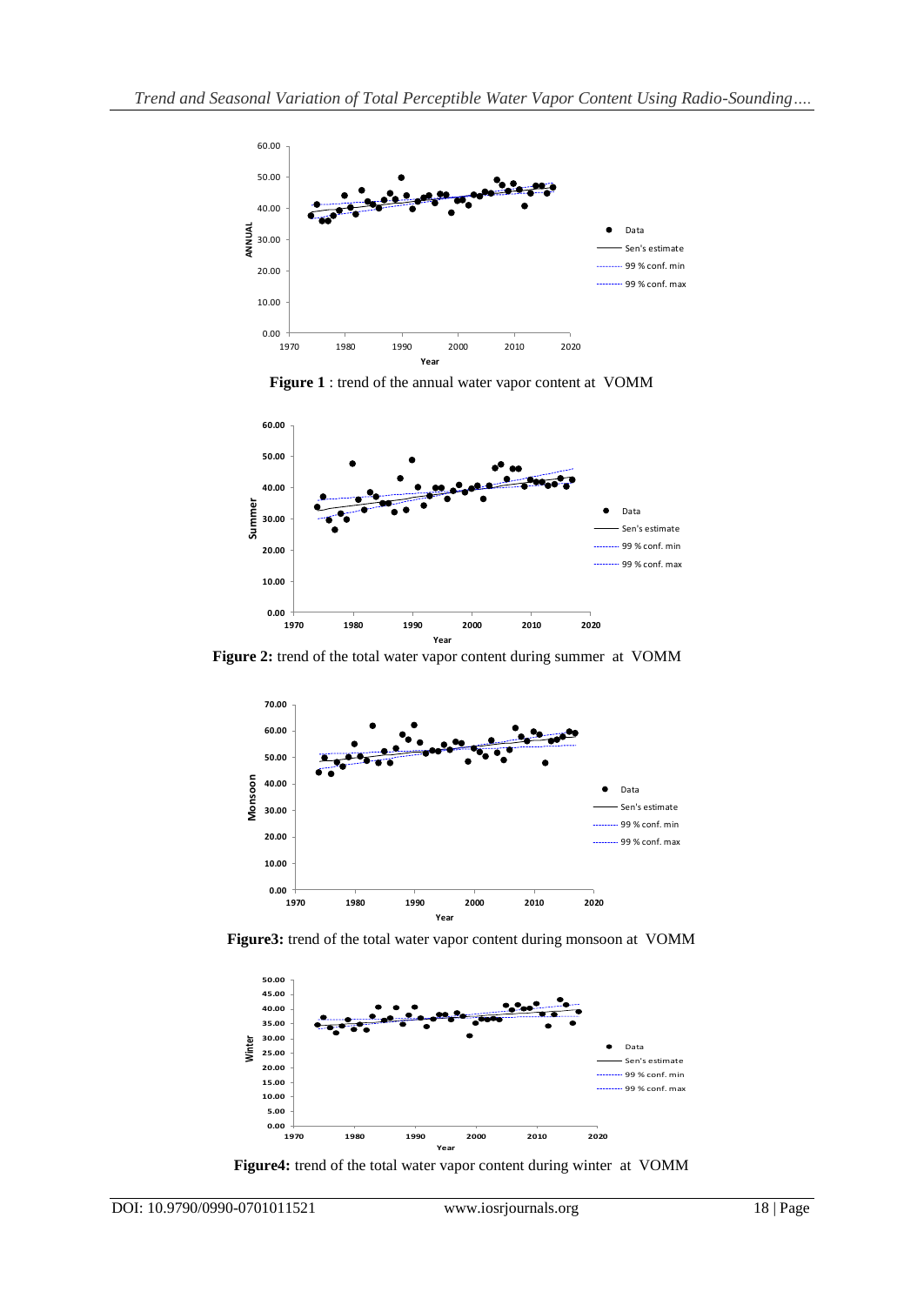





**(b) frequency distribution for kurtosis of TWVC Figure 6:** Kurtosis and its Frequency distribution at VOMM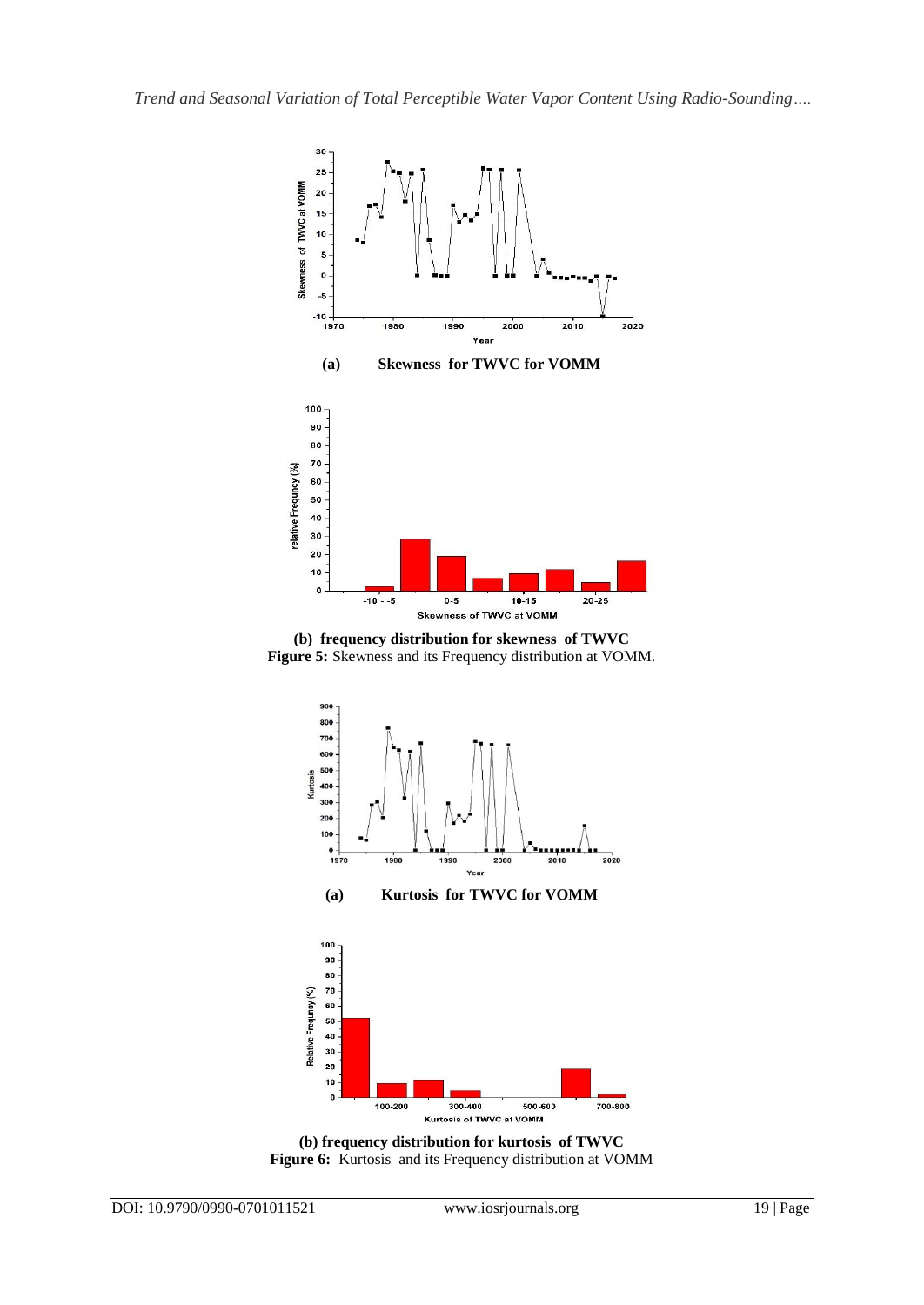





**(b) frequency distribution for Std. Dev of TWVC Figure 7:** Standard deviation and its Frequency distribution at VOMM



**Figure8 :** Trend of Annual rainfall at VOMM